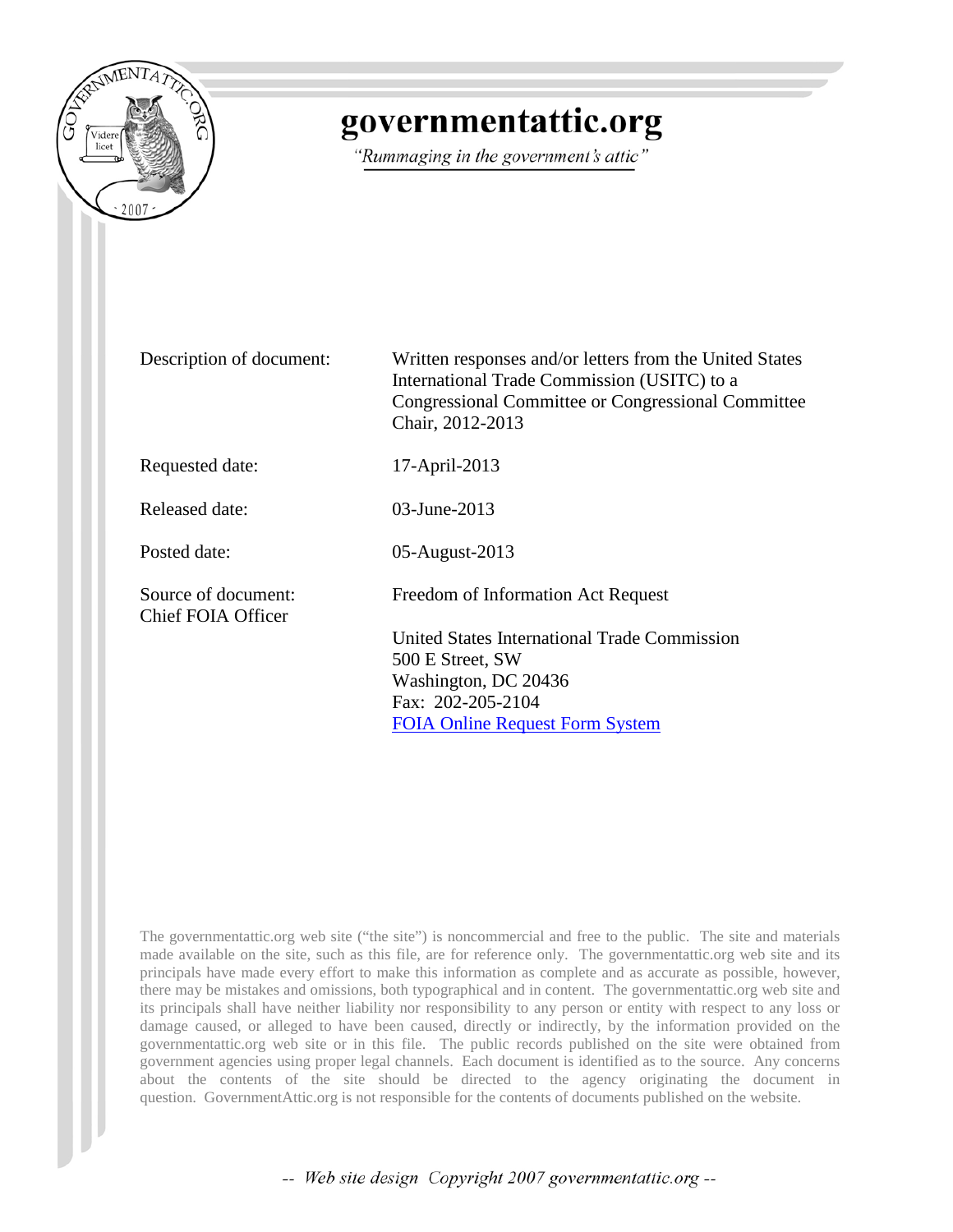

#### UNITED STATES INTERNATIONAL TRADE COMMISSION

Washington, D.C. 20436

June 3, 2013

Re: USITC's Freedom of Information Act Request 13-22

This is in response to your requested dated April 17, 2013, which we received May 3, 2013. In that document you requested, pursuant to the Freedom of Information Act (FOIA), a copy of each written response or letter from the U.S. International Trade Commission to a Congressional Committee (not a congressional office) (or Committee Chair) in calendar years 2012 and 2013 to date.

We have found documents responsive to your request. They are enclosed.

The Commission makes a public docket, EDIS, available on the Internet at http://edis.usitc.gov. You may want to use that application's search capability for further research.

Please feel free to call me or Jacqueline Gross on 202-205-2000 with any questions.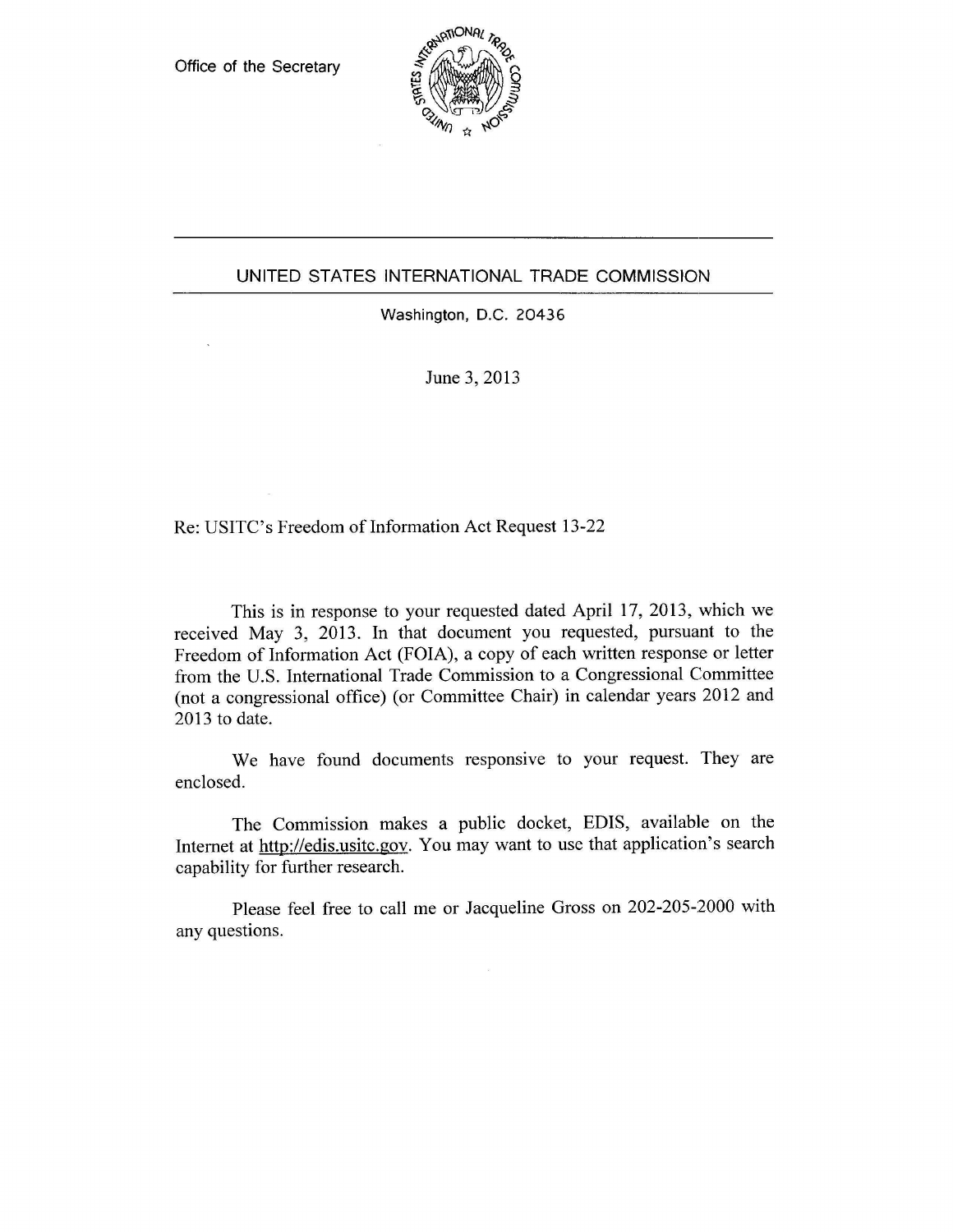Sincerely,

Lisa R. Barton Acting Secretary

- 1. Letter to the Honorable Max Baucus dated February 20, 2013
- 2. Letter to the Honorable Max Baucus dated January 9, 2013
- 3. Letter to the Honorable Dave Camp dated October 15, 2012
- 4. Letter to the Honorable Max Baucus dated April 26, 2012
- 5. Letter to the Honorable David Camp dated April 23, 2012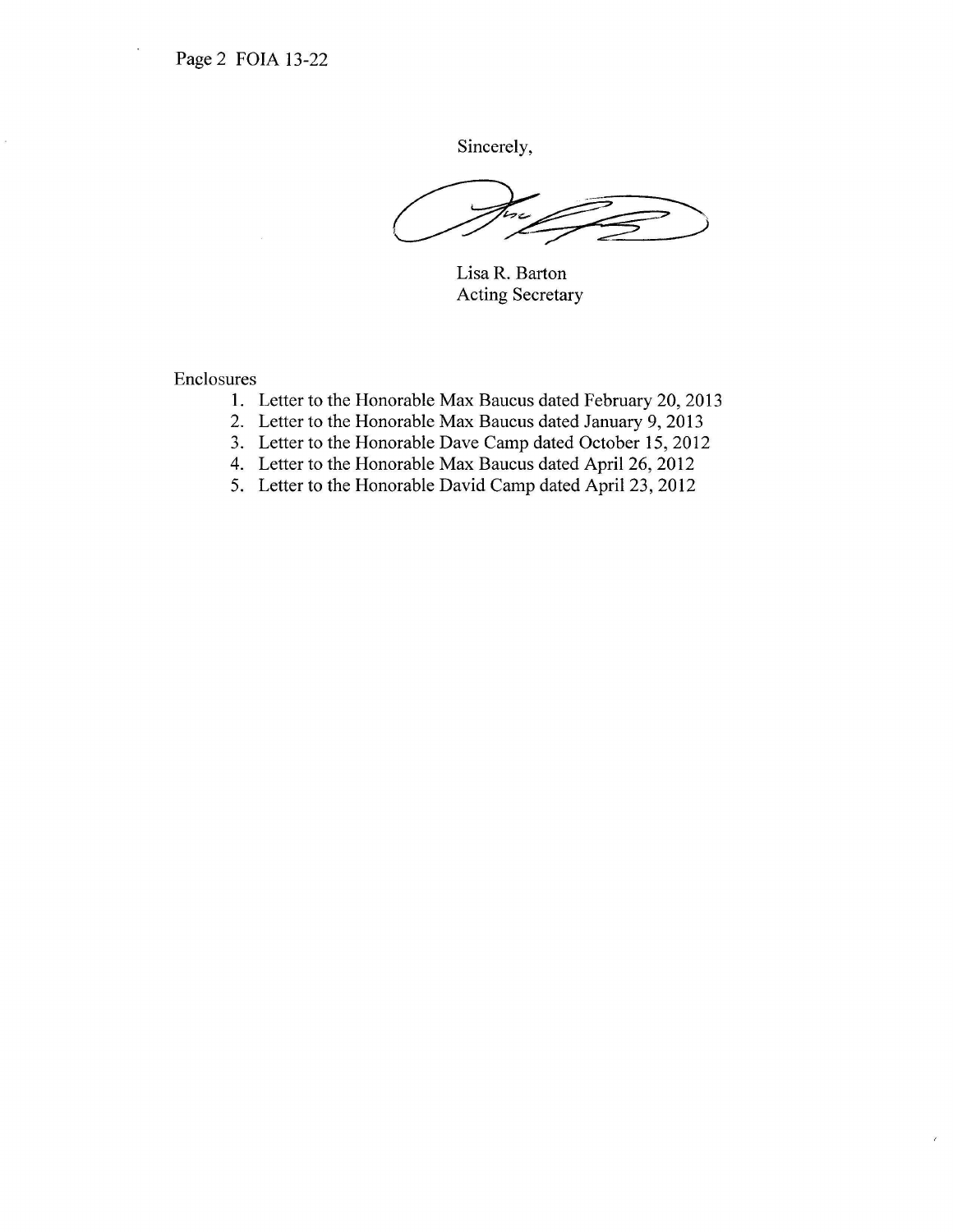

### **UNITED STATES INTERNATIONAL TRADE COMMISSION**

#### WASHINGTON, D.C. 20436

February *20,* 2013

The Honorable Max Baucus Chairman Committee on Finance United States Senate 219 Dirksen Senate Office Building Washington, D.C. 20510

Dear Mr. Chairman;

In response to your letter of December 13, 2012, the United States International Trade Commission has instituted the second of two investigations, No. 332-540, *Digital Trade in the US. and Global Economies, Part 2,* under section 332(g) of the Tariff Act of 1930 (19 U .S.C. 1332(g)), for the purpose of providing the second of tvvo reports requested by the Committee.

Enclosed for your information is a copy of the Commission's notice announcing institution of the investigation, which is being published in the *Federal Register.* 

Please continue to call on us whenever we can be of assistance to you.

Sincerely,

In a Williamson

Irving A. Williamson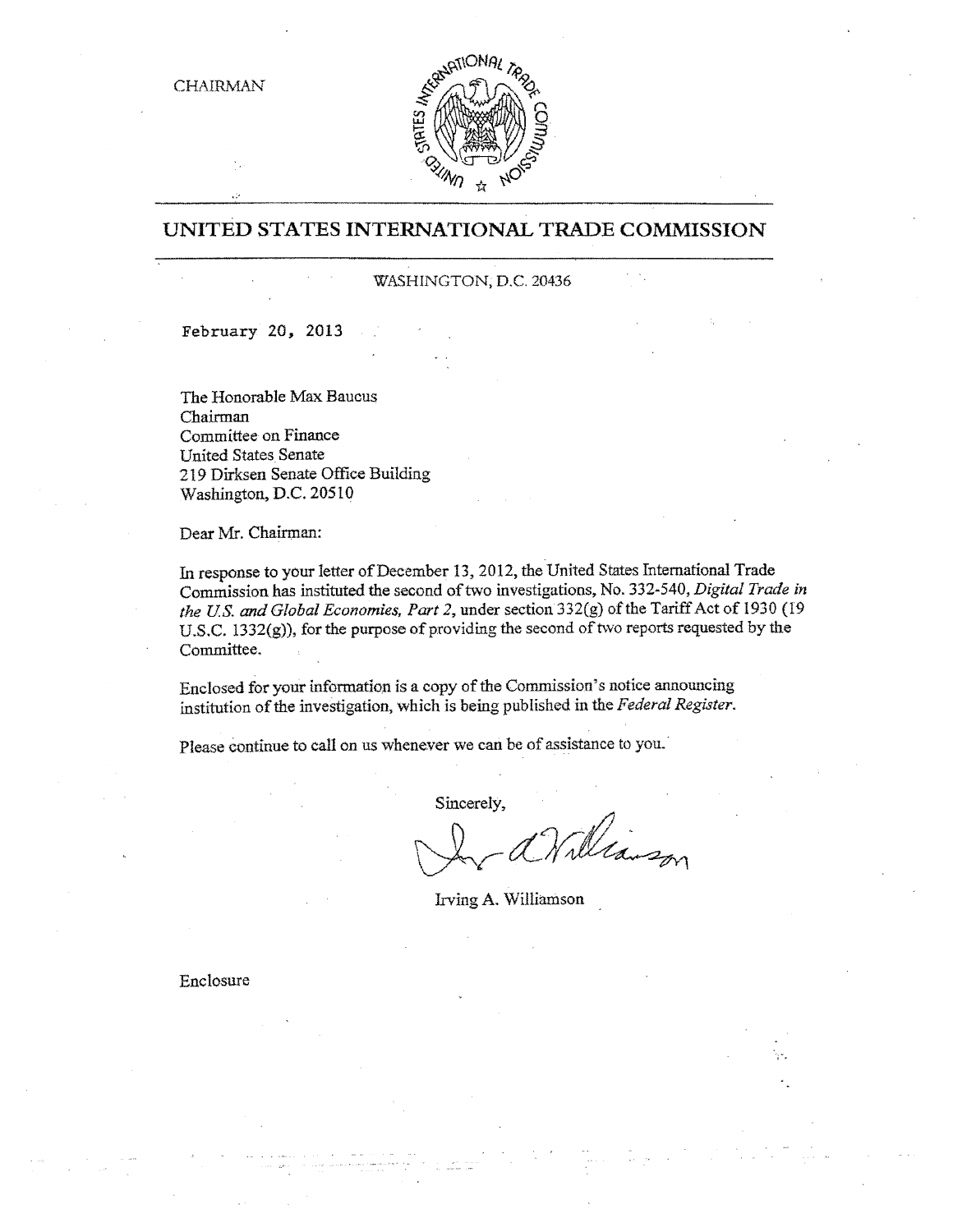

### UNITED STATES INTERNATIONAL TRADE COMMISSION

#### WASHINGTON, D.C. 20436

January 9, 2013

The Honorable Max Baucus Chairman Committee of Finance United States Senate Washington, DC 20510

Dear Mr. Chairman:

In response to your letter of December 13, 2012, the U.S. International Trade Commission has instituted the first of two investigations, No. 332-531, *Digital Trade in the US. and Global Economies, Fart I,* under section 332(g) of the Tariff Act of 1930 (19 u.s.c. 1332(g)).

Enclosed for your information is a copy of the Commission's notice announcing institution of the investigation, which is being published in the *Federal Register.* The Commission expects to institute the second investigation relating to preparation of the second report in late January or early February 2013.

Please continue to call on us whenever we can be of assistance to you.

Sincerely,

Wianson

Irving A. Williamson

Enclosure

i l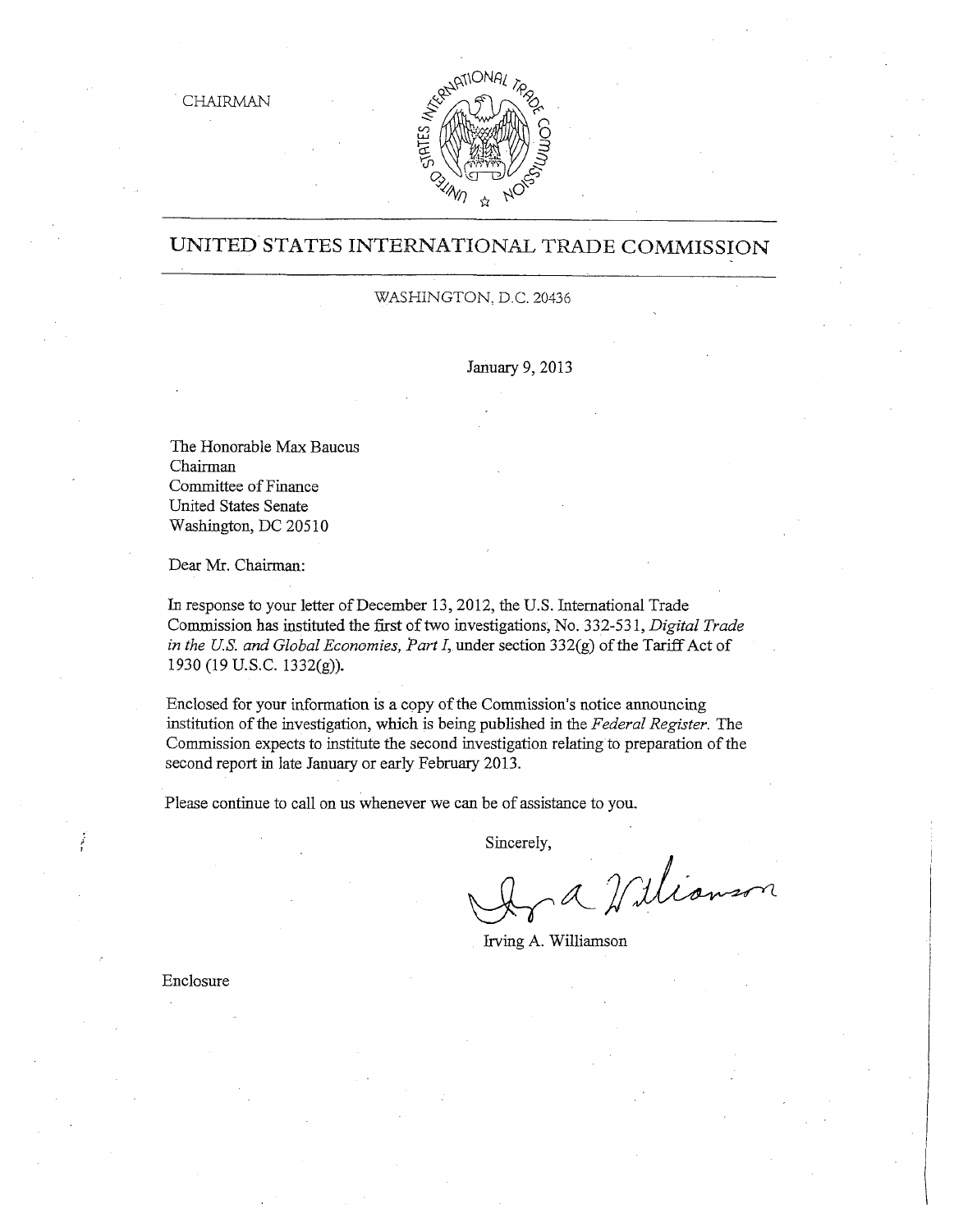



# UNITED STATES INTERNATIONAL TRADE COMMISSION

WASHINGTON, D.C. 20436 October 15, 2012

The Honorable Dave Camp Committee on Ways and Means U.S. House of Representatives Washington, DC 20515

Dear Mr. Chairman:

In response to your letter of September 12, 2Ql2, the U.S. International Trade Commission has instituted investigation No. 332-537, *Olive Oil: Conditions of Competition between U.S. and Mqjor Foreign Supplier Countries,* under section  $332(g)$  of the Tariff Act of 1930.

The Commission has scheduled a public hearing for this investigation on December 5, 2012, and expects to transmit its report to the Committee by August 12, 2013. Enclosed for your information is a copy of the Commission's notice announcing institution of the investigation, which is being published in the *Federal Register*.

Please continue to call on us whenever we can be of assistance to you.

Sincerely,

2 Williansen

Irving A. Williamson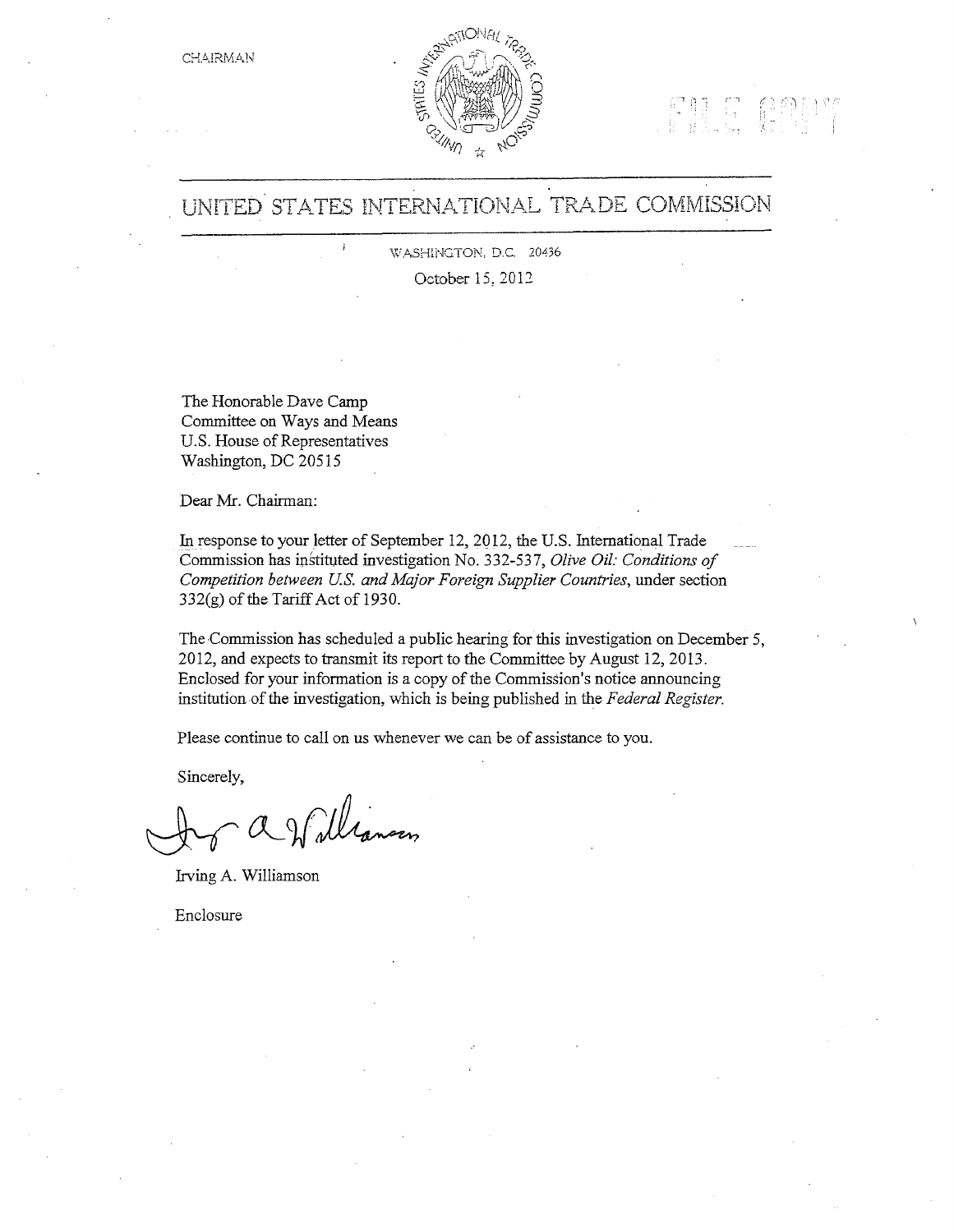CH. **MRMAN** 



UNITED STATES INTERNATIONAL TRADE COMMISSION

WASHINGTON, D.C. 20436 April 26, 2012

The Honorable Max Baucus Chairman Committee on Finance United States Senate SP-219 Dirksen Senate Office Building Washington, DC 20510

Dear Mr. Chairman:

In response to the Committee on Finance letter of April 26, 2011, the U.S. International Trade Commission has conducted its investigation No. 332-524, *Brazil: Competitive Factors in Brazil Affecting US. and Brazilian Agricultural Sales in Selected Third Country Markets,* under section 332(g) of the Tariff Act of 1930 (19 U.S.C. 1332(g)). Copies of the report requested are enclosed.

The Commission will release this report to the public on May 25, 2012 unless instructed by the Committee to do so sooner.

Please continue to call on us whenever we can be of assistance to you.

Sincerely,

Deanna Tanner Okun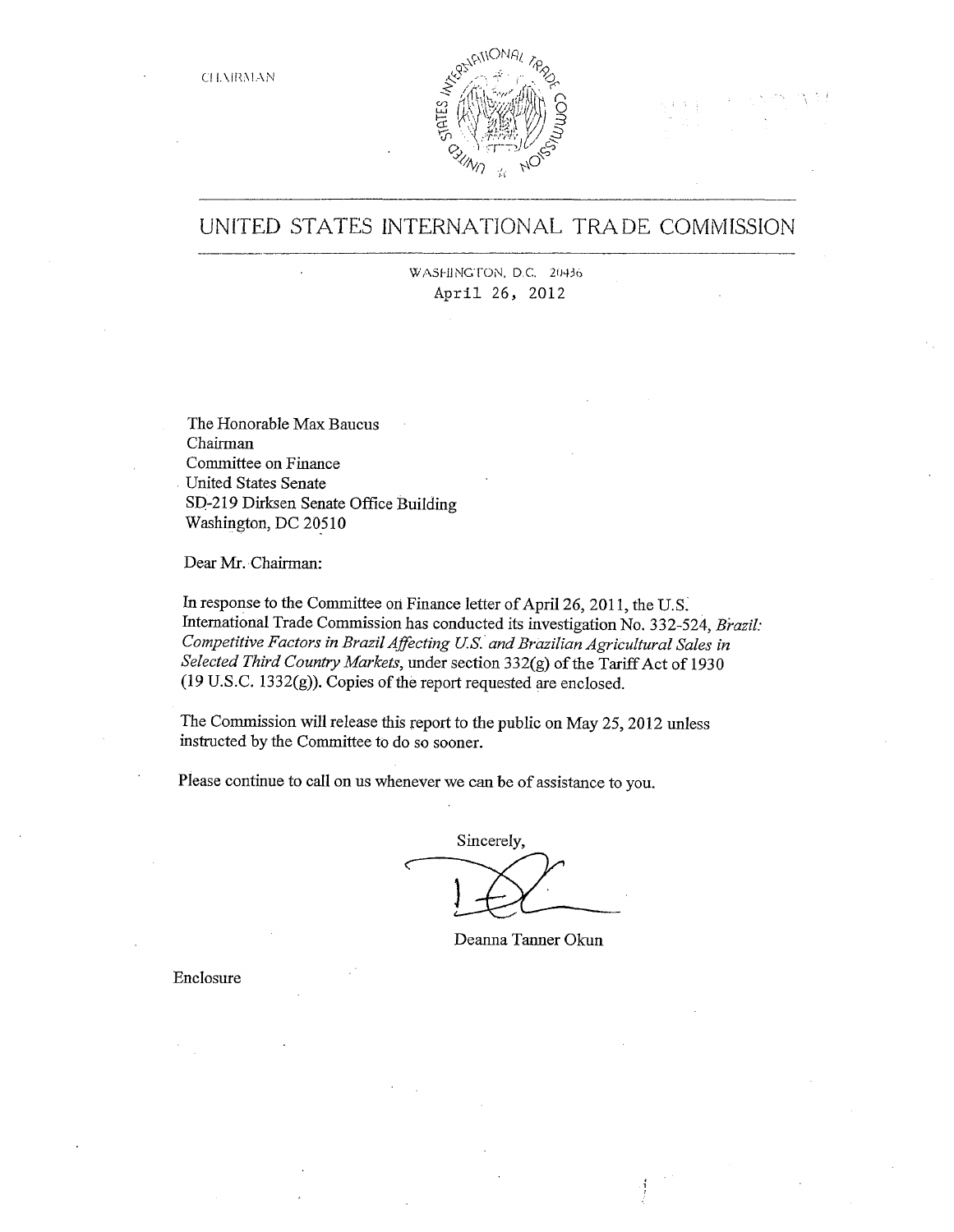

## UNITED STATES INTERNATIONAL TRADE COMMISSION

WASHINGTON, D.C. 20436

April 23, 2012

The Honorable David Camp Chairman Committee on Ways and Means U.S. House of Representatives 1102 Longworth House Office Building Washington, DC 20515

Dear Chairman Camp:

In response to the House Ways and Means letter of May 23, 2011, the U.S. International Trade Commission has concluded its investigation No. 332-526, *Business Jet Aircraft Industry: Structure and Factors Affecting Competitiveness,*  under section 332(g) of the Tariff Act of 1930 (19 U.S.C. 1332(g)). Copies of the report are enclosed.

The Commission will release this report to the public on May 23, 2012, unless instructed by the Committee to do so sooner.

Please continue to call on us whenever we can be of assistance to you.

Sincerely,

Deanna Tanner Okun